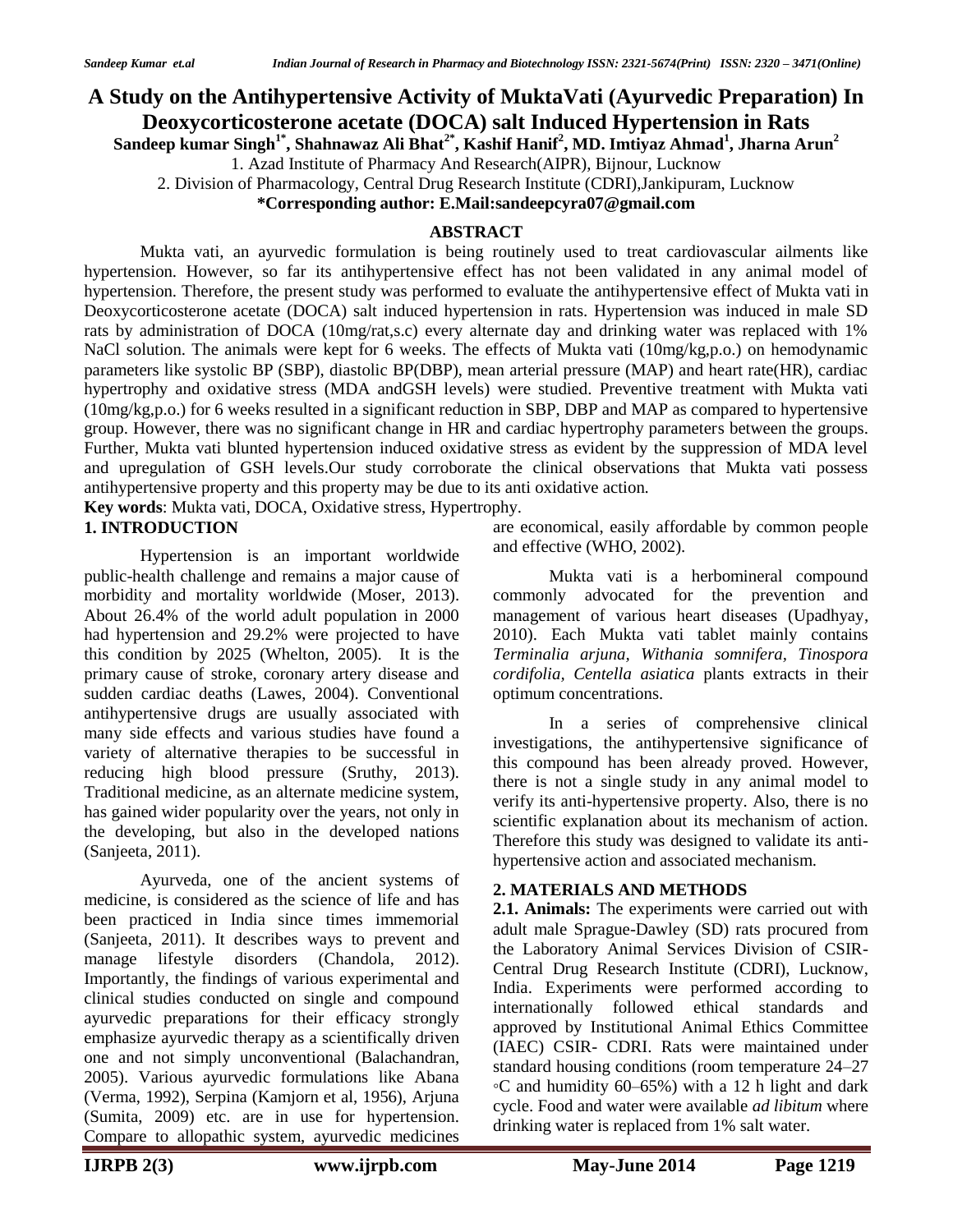**2.2. Materials:** The bio-chemicals DOCA, sodium chloride (NaCl), bovine serum albumin (BSA), 5,50 dithiobis(2-nitro-benzoic acid) (DTNB), TEP (Tetra ethoxy propane), and other chemicals were purchased from Sigma–Aldrich, USA. Mukta Vati (tablet formulation of Divya Pharmacy) was purchased from Yog Sadhna Mandir, Patanjali Chikitsalaya, Rishaldar park, Lucknow, India.

**2.3. DOCA-Salt model of hypertension (DOCA) and experimental design:** For the Deoxycorticosterone acetate (DOCA, Sigma, St Louis, MO, USA) - Salt model of hypertension, DOCA was dissolved in sesame oil. Male SD rats (250–280 g) received 10 mg DOCA/rat subcutaneously every other day for 6 weeks and drank 1% NaCl (Pietranera, 2006). The experimental rats were divided into three groups (n=4).

Group -1: Control group.

- Group -2: DOCA salt hypertensive group.
- Group -3: DOCA salt hypertensive + Mukta Vati 10 mg/kg treated group.

**Drug administration:** Ayurvedic formulation Mukta Vati was administered orally at 10 mg/kg for 6 weeks. Mukta Vati was suspended in 1% gum acacia before administration.

**2.4. Measurements of Hemodynamic parameters:**  After 6 weeks, rats were anesthetized with urethane (1.25 gm/kg, i.p.) and placed on an isothermal pad to maintain normal body temperature during surgical procedures. The hemodynamic parameters i.e Systolic blood pressure (SBP), diastolic blood pressure (DBP), mean arterial blood pressure (MAP) and heart rate (HR) were recorded by inserting fluid filled catheters into the carotid artery. The catheter was attached to the pressure transducer coupled to Data Acquisition System (DAS). All animals are allowed to stabilize for 20 min before the final readings. After taking hemodynamic parameters, blood was taken by cardiac puncture for biochemical estimation and hearts for evaluation of cardiac hypertrophy.

**2.5. Evaluation of Cardiac Hypertrophy:**  Immediately after exsanguinations, the thorax was opened and the heart removed, dried with tissue paper, and weighed. The atria and right ventricle were then removed, and the left ventricle and septum were weighed. The HW/BW and LV+S/BW ratios were determined according to Yan Zhang et al (2012).

### **2.6. Biochemical Estimation:**

**2.6.1. Estimation of Malondialdehyde (MDA):**  Malondialdehyde (MDA), a marker of lipid peroxidation, was done in serum, according to the method of Colado et al. (1997). Serum was mixed with 30% TCA, 5 N HCl followed by the addition of 2% TBA in 0.5 N NaOH. The mixture was heated for 15 min at 90 °C and centrifuged at 12,000x g for 10 min. The pink colour of the supernatant was measured at 532 nm, using ELISA plate reader (BIOTEK, USA). MDA concentration was calculated by using standard curve prepared with Tetra ethoxy propane (TEP) and expressed as nmol/g serum.

**2.6.2. Estimation of glutathione (GSH):** Estimation of reduced glutathione (GSH), an antioxidant marker, was done according to the method of Sharma and Gupta (2001). The serum was mixed with 10% trichloroacetic acid (TCA) in a 1:1 ratio and then centrifuged at 1000 x g for 10 min at 4  $\degree$ C to centrifuge out the proteins. To 0.01 ml of this supernatant, 0.2 ml of phosphate buffer (pH 8.4), 0.05 ml of 5, 5-dithiobis (2-nitro-benzoic acid), and 0.04 ml of double distilled water were added. Mixture was vortexed and the absorbance read at 412 nm within 15 min using ELISA plate reader (BIOTEK, USA). The concentration of glutathione was expressed as mg/g serum.

**2.7. Protein estimation:** Protein concentration was measured at 750 nm wavelengths by the method of Lowry et al. (1951) in all the brain samples using Bovine serum albumin (BSA) (1 mg/ml) as standard.

**2.8. Statistical analysis:** The results are expressed as Mean  $\pm$  S.E.M using Graph Pad Prism software. Statistical analysis was performed by one-way analysis of variance (ANOVA) followed by Tukey's test where data of more than two groups were compared. Significance of difference between the two groups was determined by using *student's t* test.

## **3. RESULTS AND DISCUSSION**

**3.1. Effect of Mukta vati on hemodynamic parameters:** As shown in Fig.1, after 6 weeks, hemodynamic parameters like systolic blood pressure (SBP), diastolic blood pressure (DBP) and mean arterial pressure (MAP) were significantly higher in DOCA group as compared to control group respectively. Treatment with Mukta vati 10 mg/kg significantly attenuated the increase in SBP, DBP and MAP. However, there was no significant change in heart rate between the groups.

**3.2. Effect of Mukta vati on cardiac hypertrophy:**  There was a slight increase in cardiac hypertrophy parameters in DOCA salt group (Fig. 2) but the increase was not significant as compared to control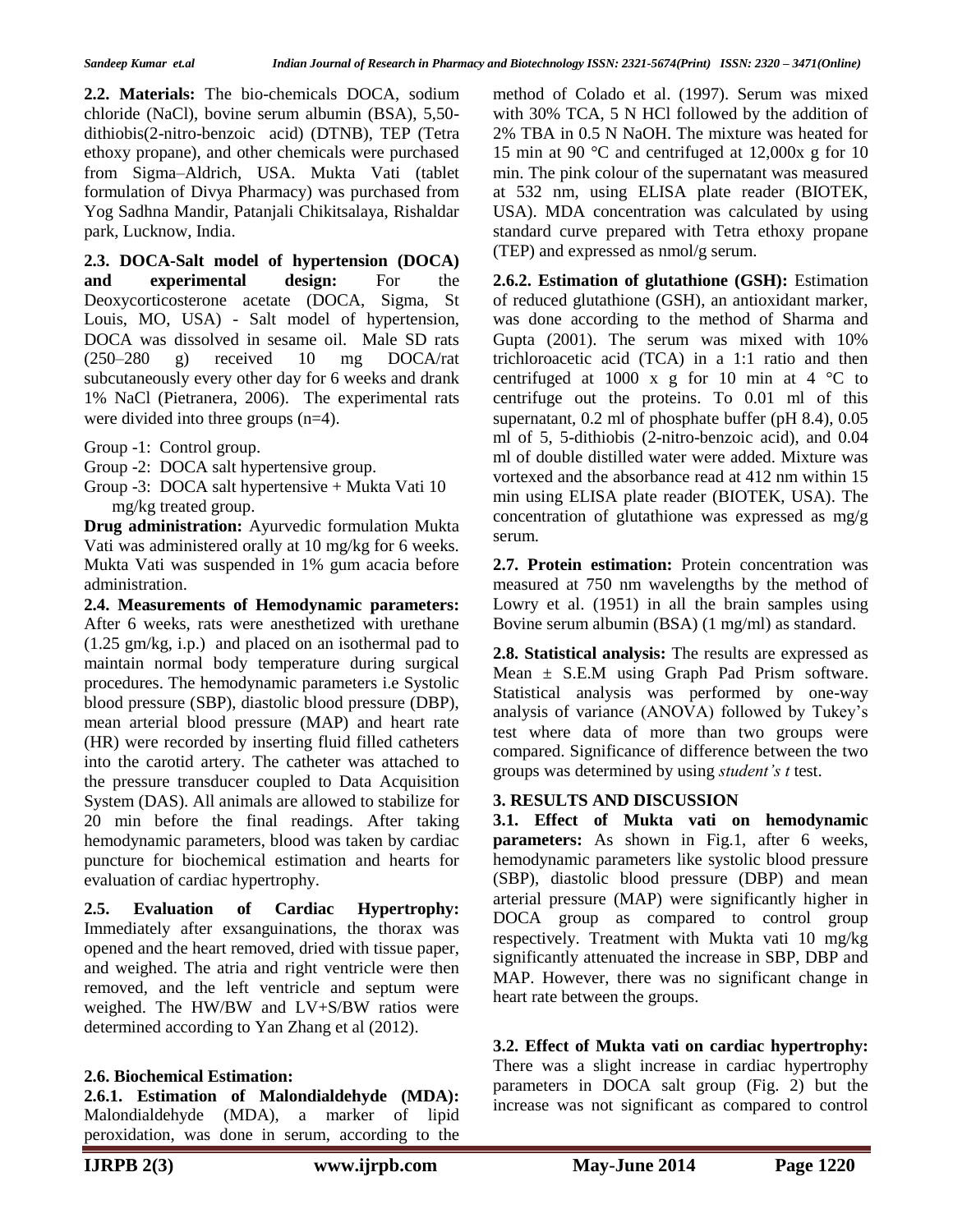group. Treatment with Mukta vati ameliorated this increase in cardiac hypertrophy.

#### **3.3 Effect of Mukta vati on oxidative stress markers:**

**3.3.1. MDA level:** Oxidative stress, marked by increased lipid peroxidation, is the main culprit in hypertension. Similarly, we also found DOCA salt group showed significant increase in MDA level in the serum as compared to the control group. Treatment of Mukta Vati significantly decreased MDA level in serum as compared to the DOCA salt group (Fig.3).

**3.3.2. GSH level:** GSH, an important antioxidant and ROS scavenger, is decreased in hypertension. In this study we also found the similar trend as there was a significant fall in the levels of GSH in the DOCA salt group as compared to the control group in serum. As evident in Fig.3, treatment of Mukta vati (10mg/kg) showed significant increase in the GSH level in serum as compared to DOCA salt group.

**3.4 Discussion:** This study is the first scientific study to validate the antihypertensive effect of Mukta vati in DOCA salt model of hypertension. This is in line with the clinical findings that Mukta vati exerts an antihypertensive effect in hypertensive patients. In this study, hemodynamic parameters like SBP, DBP and MAP were evaluated in control, DOCA salt hypertensive and DOCA salt + Mukta vati  $(10mg/kg)$ treated rats. Apart from hemodynamic parameters, its effect on oxidative stress was also assessed.

 In the present study, hypertension induced by DOCA salt treatment resulted in significant increase in the hemodynamic parameters like SBP, DBP and MAP respectively. This increase in blood pressure was significantly prevented by the treatment with Mukta vati at the dose of 10mg/kg for 6 weeks. This antihypertensive effect of Mukta vati may be due to its ingredients like *Centella asiatica* which have already been reported to possess antihypertensive property (Muangnongwa, 2004). Similarly, Bhatia et al, (2000), demonstrated hypotensive and antioxidant potential of *Terminalia arjuna* in DOCA-salt hypertensive dogs.

Oxidative stress plays an important role in the pathogenesis of hypertension (Mujahid, 2011). Oxidative damage to biomolecules, cells and hyperactivation of ROS signaling pathways has been linked to the detrimental effects associated with hypertension. Oxidative stress is kept in check by natural antioxidant molecules, such as catalase, lipid peroxidase, superoxide dismutase, glutathione peroxidase, glutathione, vitamin E and vitamin C, acting as free radical scavengers (Aruoma, 1991). In our study we also found significant reduction in the antioxidant GSH levels in DOCA salt hypertensive group that was ameliorated by treatment with Mukta vati. Our observation is supported by the study of Pilani et al,(2009) who demonstrated the antioxidative effect of ethanolic extract of Acorus calamus in APAP (N-acetyl-p-aminophenol, Paracetamol) induced oxidative stress in rats. Moreover (Rajasankar, 2009) demonstrated that Withania *somnifera* an active ingredient of Mukta vati, increased the levels of anti-oxidants like superoxide dismutase, catalase and glutathione peroxidase.

MDA is a reliable marker of lipid peroxidation and oxidative tissue injury (Janero, 1990). It has been shown to be elevated in animal models of experimentally induced hypertension. The present study also corroborates with these studies as there was significant elevation in the MDA level in DOCA salt hypertensive group. Treatment with Mukta vati blunted this increase in MDA levels. This antilipid peroxidation effect of mukta vati may be due to active constituents, *Acorus calamus* (Muthuraman, 2011)*, Lavandul stoechas* (Barakat, 2012), *Centella asiatica* (Fredrico, 2009), *Convolvulus pluricalis* (Mishra, 2010), *Terminalia arjuna* (Gauthaman 2001), *Onosma bracteatum* (Ekta 2011) *, Withania somnifera* (Jayanta, 1998), *Celastrus paniculatus* (Kumar, 2002) *and Tinospora cordifolia* (Stanley, 1999; Kumar P, 2011), known to possess anti oxidative and antiinflammatory potentials.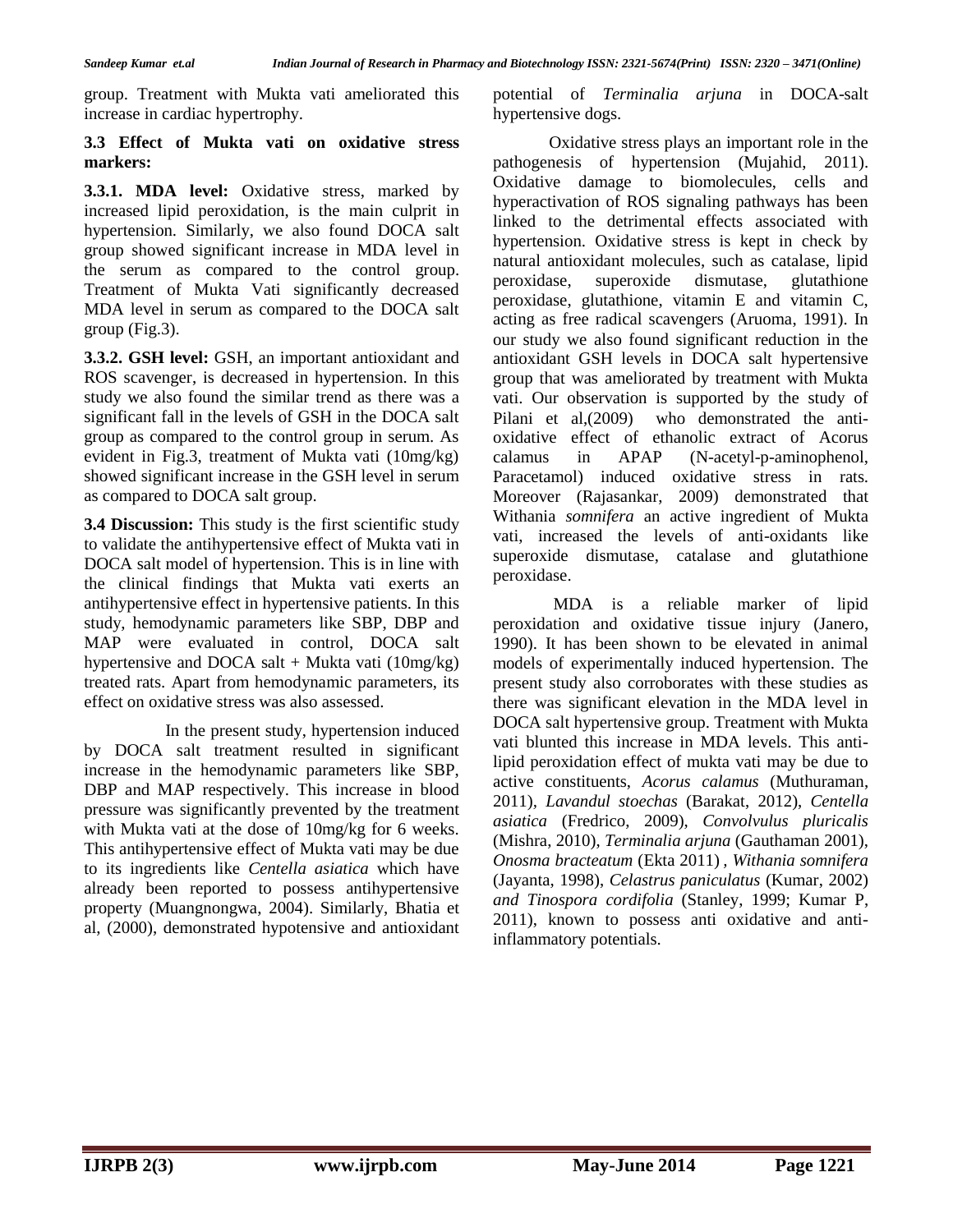

**Figure.1. There was significant increase in the hemodynamic parameters like SBP, DBP and MAP in DOCA salt group as compared to control group. Treatment with Mukta vati significantly ameliorated this increase in hemodynamic parameters. However, HR increased in DOCA salt group but was not significant. SBP (systolic blood pressure), DBP (diastolic blood pressure), MAP (Mean arterial pressure) and HR (heart rate)**



**Figure.2.Cardiac hypertrophy parameters in Control, Doca Salt and Mukta vati treated group.**



**Figure.3.GSH and MDA level in Control, Doca Salt and Mukta vati treated group. p\* denotes significant difference from control; p# denotes significant difference from DOCA salt group**

#### **4. CONCLUSION**

 This is the first scientific study that validated the anti hypertensive activity of Mukta vati in DOCA salt induced model of hypertension in rats. This antihypertensive effect may be due to its strong antioxidant property as evident from increased GSH levels and decreased MDA levels following the treatment with Mukta vati in hypertensive rats **REFRENCES**

Aruoma A, The radical Cation of N, N Diethyl-paraphenilendiamine: a possible indicator of oxidative stress in biological samples, Res Chem Intermed, 26, 1991, 253-267.

Balachandran, Cancer- an ayurvedic perspective, Pharmacol Res, 51(1), 2005, 19-30.

Barkat malika and Laib Imene, Antioxidant activity of the essential oil from the flowers of Lavandula stoechas, Journal of Pharmacognonsy and Phytotherapy, 4(7), 2012, 96-101.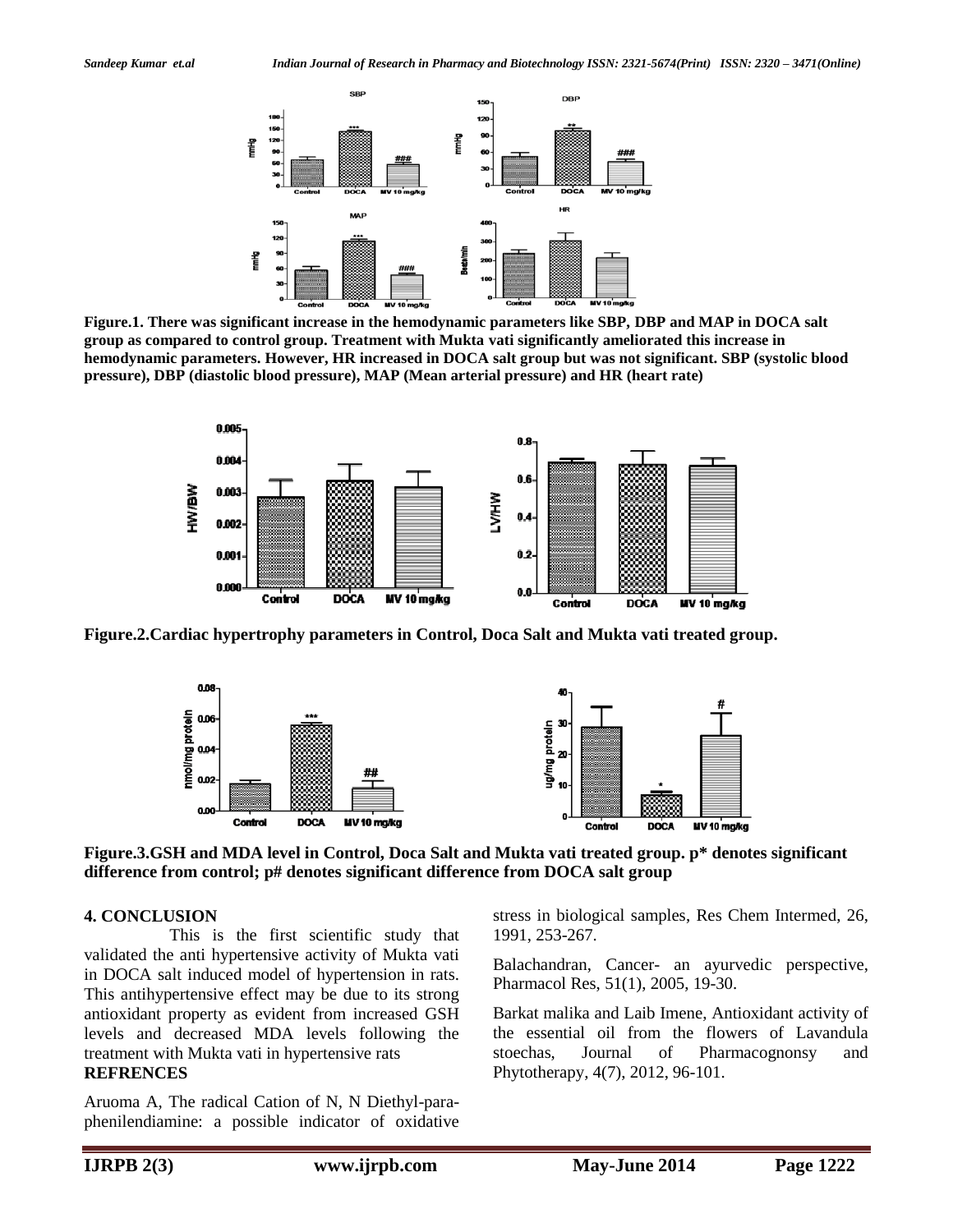Bhatia J, Effect of *Terminalia arjuna* on blood pressure of anaesthetised dogs, Indian Journal of Pharmacology, 32, 2000, 159–160.

Chandola H.M, Lifestyle disorders: Ayurveda with lots of potential for prevention, Ayu, 33(3), 2012, 327.

Colado, M.I, A study of the neurotoxic effect of MDMA ('ecstasy') on 5-HT neurons in the brains of mothers and neonates following administration of the drug during pregnancy, Brit. J. Pharmacol, 121, 1997, 827–833.

Ekta Menghani, Sudhanshu, Nidhi Rao, Sandhya Mittal, Free radical scavenging capacity and antioxidant activity of *Onosma bracteatum*. IJPRD, 4(04), 2011, 016-020.

Frederico, Antioxidant and cytotoxic activities of *Centella asiatica*, (L) Urb, Int. J. Sci*,* 10, 2009, 3713- 3721.

Janero DR, Malondialdehyde and thiobarbituric acidreactivity as diagnostic indices of lipid peroxidation and peroxidative tissue injury, Free Radic Biol Med, 9, 1990, 515-40.

Jayanta N, Dhuley, Effect of ashwagandha on lipid peroxidation in stress-induced animals, Journal of Ethnopharmacology, 60, 1998, 173-178.

K. Gauthaman, Effect of chronic treatment with bark of Terminalia arjuna: a study on the isolated ischemicreperfused rat heart, Journal of Ethnopharmacology, 75, 2001, 197-201.

Kamjorn S.P, Serpina in hypertension, The Indian Practitioner, 7, 1956, 684.

Kumar M.H.V, Antioxidant property of Celastrus paniculatus Willd: a possible mechanism in enhancing cognition, Phytomedicine, 9, 2002, 302-311.

Kumar Prakash, Dual Inhibition of Lipoxygenase/Cyclooxygenase by An Ayurvedic Herb, Tinospora cordifolia (Willd.): Possible Explanation for Anti- inflammatory Activity, Journal of Pharmacy Research, 4(6), 2011, 1779-1780.

Lawes CM, Bennett DA, Feigin VL, Rodgers A, Blood pressure and stroke: an overview of published reviews, Stroke, 35, 2004, 1024.

Lowry, Protein measurement with the Folin phenol reagent, J. Biol. Chem, 193, 1951, 265–275.

Mishra, SH, Sethiya, Neeraj K, Review on ethnomedicinal uses and phytopharmacology of memory boosting herb Convolvulus pluricalis choisy, Austrlian Journal of Medical Herbalism, 22(1), 2010, 19-25.

Moser M, Roccella EJ, The treatment of hypertension: a remarkable success story, J Clin Hypertens (Greenwich), 15, 2013, 88-91.

Muangnongwa S, Effect of expressed juice of fresh Centella asiatica (L) URBAN leaves on cardiovascular function in DOCA-salt hypertensive rat, M.S. thesis, Mahidol University, Thailand, 2004.

Mujahid, Role of antioxidant in hypertension, JIACM, 12(2), 2011, 122-7.

Muthuraman and Singh, Attenuating effect of Acorus calamus extract in chronic constriction injury induced neuropathic pain in rats: an evidence of anti-oxidative, anti-inflammatory, neuroprotective and calcium inhibitory effects, BMC Complementary and Alternative Medicine, 11, 2011, 24.

Palani S, Therapeutic effect of Antihepatotoxic and antioxidant activities of Acorus calamus on acetaminophen induced toxicity in rat, Int. J. Int. Biol, 7(1), 2009, 39-44.

Pietranera L, Abnormalities of the hippocampus are similar in deoxycorticosterone acetate-salt hypertensive rats and spontaneously hypertensive rats, J Neuroendocrinol, 18(6), 2006, 466-74.

Rajasankar S, Ashwagandha leaf extract: a potential agent in treating oxidative damage and physiological abnormalities seen in a mouse model of Parkinson's disease, Neuroscience Letter,2009;454(1):11-15.

Sanjeeta, Assessing the role of ayurvedic 'Bhasm' as ethno-nanomedicine in the metal based Nanomedicine Patent Regime, Journal of Intelectual Property rights, 16, 2011, 509-515.

Sharma M, Intracerebroventricular injection of streptozotocin in rats produces both oxidative stress in the brain and cognitive impairment. Life Sci, 68, 2001, 1021–1029.

Sruthy PN, Healing Hypertension: A focus on alternative systems of medicine, 21(2), 2013, 264-273.

Stanley P, Antioxidant activity of Tinospora cordifolia roots in experimental diabetes, Journal of Ethnopharmacology, 65, 1999, 277-281.

Sumita, Anti-inflammatory, immunomodulatory and antinociceptive activity of Terminalia arjuna Roxb bark powder in mice and rats, Indian Journal of Experimental Biology, 47, 2009, 577-583.